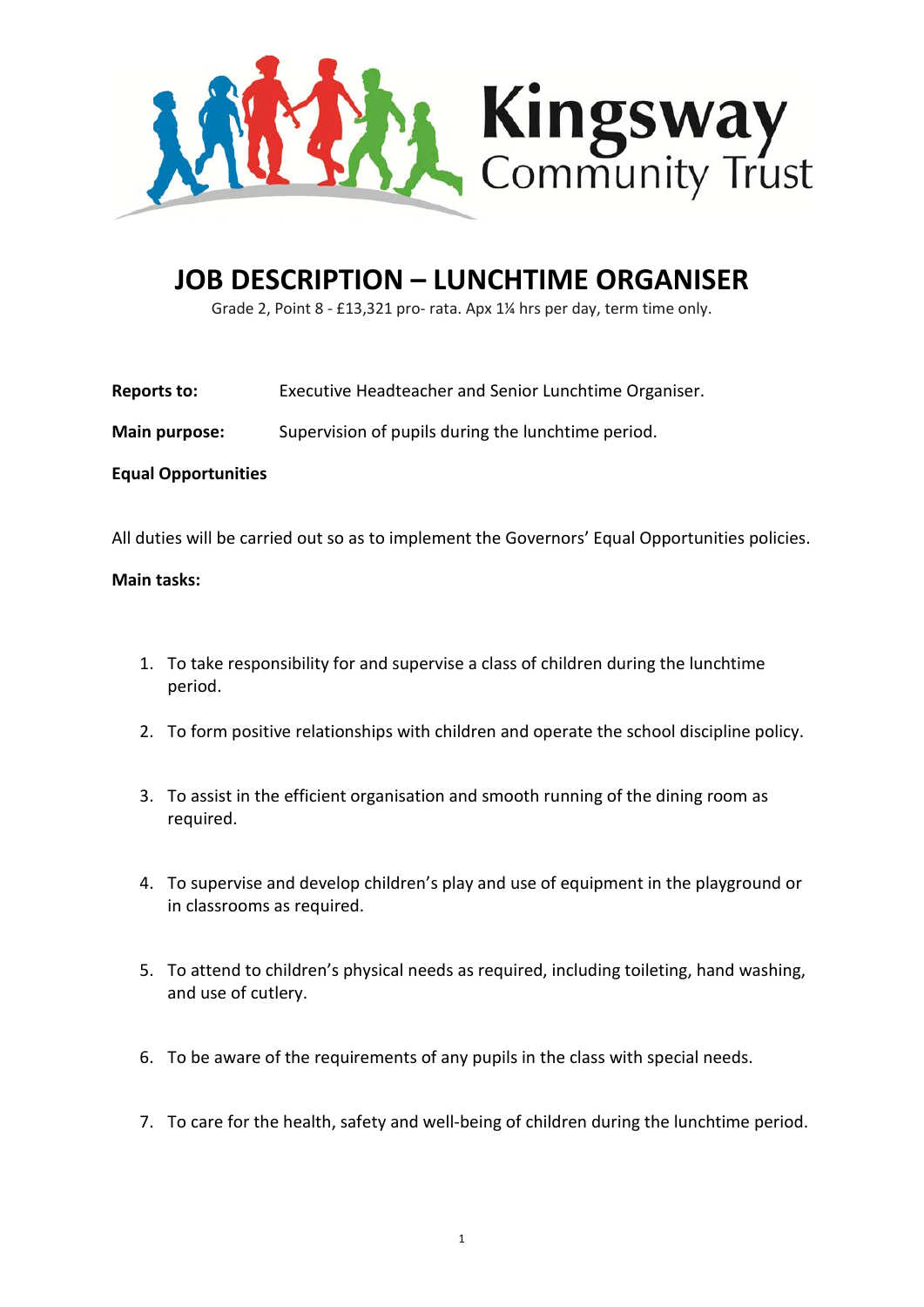

- 8. Taking pupils who have minor accidents or are unwell to the Senior Lunchtime Organiser, for first aid where necessary, and if first aid is not necessary, comforting and reassuring them
- 9. To report more serious accidents to the Senior Lunchtime Organiser.
- 10. To know and implement as necessary the school procedures for first aid, Child Protection, fire drills and evacuation.
- 11. To liaise with the class teacher on a daily basis.
- 12. To attend paid lunchtime organisers meetings and training sessions by agreement with the Headteacher.

#### **THE APPLICATION FORM SHOULD BE COMPLETED IN FULL.**

Please look at the Person Specification. This lists any experience, qualifications or skills you must have to do this job. It also shows how each item will be assessed.

#### **Please give examples of how you meet each point on the Person Specification.**

Due to the large number of applications we receive, unfortunately we are unable to provide feedback to those applicants that are not short listed.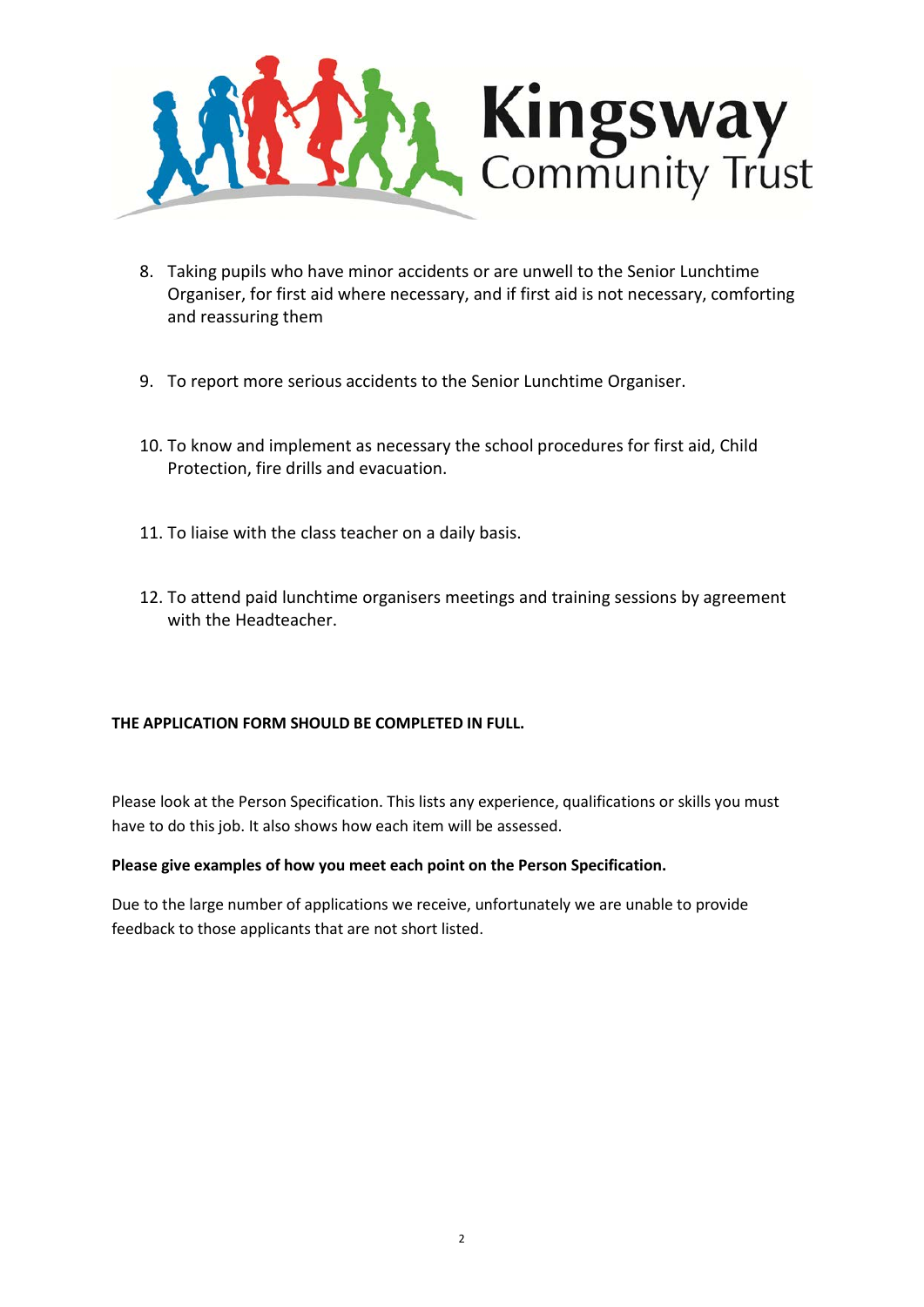

# **Person Specification – Lunchtime Organiser**

| <b>Selection Criteria</b>                                                                                                                                                 | <b>Method of Assessment</b> | <b>Essential</b> |  |
|---------------------------------------------------------------------------------------------------------------------------------------------------------------------------|-----------------------------|------------------|--|
| At the shortlisting stage, the criteria as stated below will be applied. Applicants must use concrete examples<br>to indicate how they fulfill the criteria listed below. |                             |                  |  |
| <b>Experience</b><br>1                                                                                                                                                    |                             |                  |  |
| 1.1 To have had experience of supervising young children.                                                                                                                 | Application form/Interview  | $\sqrt{ }$       |  |
| 1.2 To have had experience of working as part of a team.                                                                                                                  | Application form/Interview  | V                |  |
| <b>2 Abilities</b>                                                                                                                                                        |                             |                  |  |
| 2.1 To demonstrate an interest and involvement in<br>working with children and young people and form<br>positive relationships with them.                                 | Application form/Interview  | V                |  |
| 2.2 The ability to understand as well as supervise children<br>and young people.                                                                                          | Application form/Interview  | V                |  |
| 2.3 Ability to understand and respond to children's needs<br>in day to day situations.                                                                                    | Application form/Interview  | $\sqrt{ }$       |  |
| 2.4 Ability to care for the safety and welfare of children at<br>all times.                                                                                               | Application form/Interview  | $\sqrt{ }$       |  |
| 2.5 Ability to communicate well with others and be a<br>useful team member                                                                                                | Application form/Interview  | $\sqrt{ }$       |  |
| 2.6 To be trained or willing to be trained in First Aid if<br>required.                                                                                                   | Application form/Interview  | $\sqrt{ }$       |  |
| 3 Personal Style & Behaviour                                                                                                                                              |                             |                  |  |
| The successful candidate will have:                                                                                                                                       |                             |                  |  |
| 3.1 Tact and diplomacy in all interpersonal relationships.                                                                                                                | Application form/Interview  | $\sqrt{ }$       |  |
| 3.2 Personal commitment to excellence in service<br>delivery.                                                                                                             | Application form/Interview  | v                |  |
| 3.3 Desire to pursue own personal development and to<br>undertake training as required.                                                                                   | Application form/Interview  | V                |  |
| 3.4 Self-motivation and personal drive to complete tasks<br>to required time scales and quality standards.                                                                | Application form/Interview  | $\sqrt{ }$       |  |
| 3.5 Discretion in dealing with confidential and sensitive<br>issues.                                                                                                      | Application form/Interview  | V                |  |